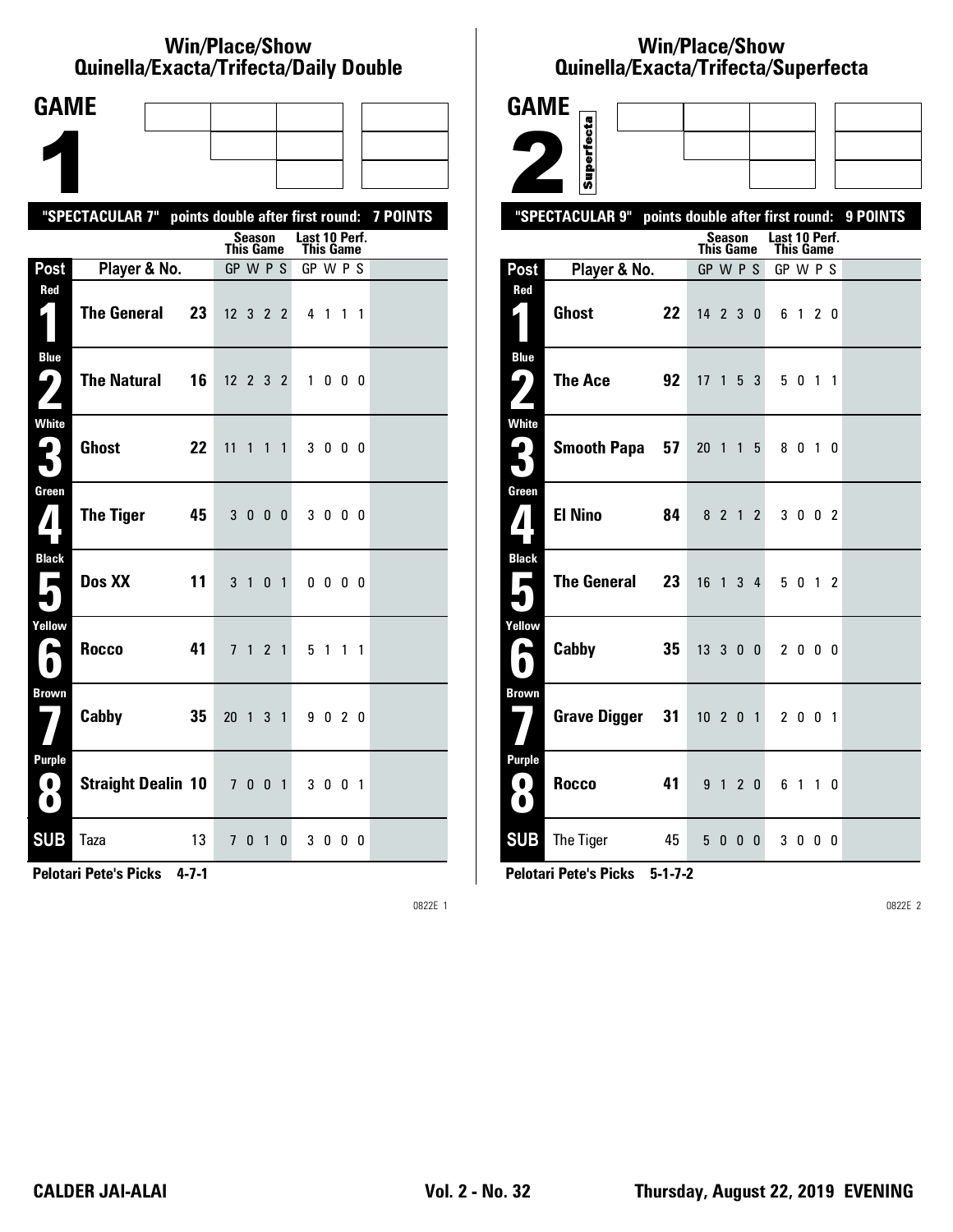### **Win/Place/Show Qui nel la/Exacta/Tri fecta/Pick 5**



|                                      | "SPECTACULAR 7"           | points double after first round: |                  |                |                |                               |                                   |          |                |                | <b>7 POINTS</b>  |              |              |                |
|--------------------------------------|---------------------------|----------------------------------|------------------|----------------|----------------|-------------------------------|-----------------------------------|----------|----------------|----------------|------------------|--------------|--------------|----------------|
|                                      |                           |                                  | <b>This Game</b> | Season         |                |                               | Last 10 Perf.<br><b>This Game</b> |          |                |                | <b>All Games</b> | <b>Team</b>  |              |                |
| Post                                 | Player & No.              |                                  | GP W P S         |                |                |                               | GP W P S                          |          |                |                | GP W P S         |              |              |                |
| Red                                  | <b>Straight Dealin 10</b> |                                  | 10               | 0              | 0              | $\Omega$                      | 4                                 | 0        | 0              | 0              | 1                | 0            | 0            | $\Omega$       |
|                                      | <b>El Nino</b>            | 84                               | 17               | 5              | $\overline{2}$ | 1                             | 6                                 | 3        | 0              | 0              |                  |              |              |                |
| <b>Blue</b><br>$\blacktriangleright$ | <b>The General</b>        | 23                               | 20               | $\overline{2}$ | $\mathbf{1}$   | 4                             | 7                                 | 1        | 0              | 1              | 5                | 1            | 1            | 1              |
|                                      | <b>The Natural</b>        | 16                               | 20               | $\Omega$       | $\overline{2}$ | 8                             | 8                                 | 0        | 2              | $\overline{2}$ |                  |              |              |                |
| <b>White</b>                         | Cabby                     | 35                               | 23               | $\overline{2}$ | 4              | $\overline{2}$                | 9                                 | 0        | 3              | 0              | 3                | 1            | 0            | $\overline{0}$ |
|                                      | <b>The Tiger</b>          | 45                               | $\overline{1}$   | 0              | 0              | 3                             | 4                                 | 0        | 0              | 1              |                  |              |              |                |
| Green                                | Dos XX                    | 11                               | $\overline{2}$   | $\Omega$       | $\Omega$       | $\Omega$                      | 0                                 | $\Omega$ | 0              | <sub>0</sub>   | 0                | $\mathbf{0}$ | $\Omega$     | $\Omega$       |
| $\blacktriangle$                     | <b>Ghost</b>              | 22                               | 16               | $\overline{2}$ | $\overline{2}$ | 1                             | 6                                 | 1        | 1              | 0              |                  |              |              |                |
| <b>Black</b>                         | <b>Smooth Papa</b>        | 57                               | 24               | 3              | 3              | $\overline{2}$                | 9                                 | 1        | $\overline{2}$ | 1              | 3                | $\bf{0}$     | $\mathbf{0}$ | $\mathbf{0}$   |
|                                      | Rocco                     | 41                               | 13               | 1              | 1              | 3                             | 7                                 | 1        | 1              | 1              |                  |              |              |                |
| Yellow                               | Mr. White                 | 93                               | 16               | 3              | $\mathbf{1}$   | 4                             | 6                                 | 2        | 0              | 2              | $\mathfrak z$    | $\bf{0}$     | $\mathbf{0}$ | $\mathbf{0}$   |
| $\blacksquare$                       | <b>Action</b>             | 59                               | 11               | 3              | $\mathbf{1}$   | 3                             | 4                                 | 0        | 0              | 2              |                  |              |              |                |
| Brown                                | The Ace                   | 92                               | 26               | 0              | 5              | 4                             | 10                                | 0        | 0              | 3              | 3                | $\mathbf{0}$ | $\mathbf{0}$ | $\mathbf{1}$   |
|                                      | Taza                      | 13                               | 9                | 0              | $\overline{2}$ | 1                             | 4                                 | 0        | 0              | 0              |                  |              |              |                |
| Purple<br>$\bullet$                  | <b>Grave Digger</b>       | 31                               | 20               | 4              | 5              | 3                             | 7                                 | 1        | 2              | 1              | $\overline{2}$   | 0            | $\mathbf{1}$ | 0              |
| $\bullet$                            | <b>Big Z</b>              | 37                               | 14               | 0              | $\mathbf{1}$   | 0                             | 7                                 | 0        | 1              | 0              |                  |              |              |                |
| <b>SUBS</b>                          | Robin Hood<br>The King    | 25<br>28                         | 12<br>18         | 3<br>1         | 1<br>6         | 1<br>$\overline{\phantom{a}}$ | 6<br>10                           | 2<br>1   | 1<br>4         | 1<br>1         |                  |              |              |                |
|                                      |                           |                                  |                  |                |                |                               |                                   |          |                |                |                  |              |              |                |

**Pelotari Pete's Picks 8-2-5**

0822E 3

## **Win/Place/Show Qui nel la/Exacta/Tri fecta**



|                            | "SPECTACULAR 7"           | points double after first round: |           |                |                |                     |                            |                     |                |               | <b>7 POINTS</b>  |              |                |                |
|----------------------------|---------------------------|----------------------------------|-----------|----------------|----------------|---------------------|----------------------------|---------------------|----------------|---------------|------------------|--------------|----------------|----------------|
|                            |                           |                                  | This Game | <b>Season</b>  |                |                     | Last 10 Perf.<br>This Game |                     |                |               | <b>All Games</b> | Team         |                |                |
| Post                       | Player & No.              |                                  | GP        |                | <b>WPS</b>     |                     | GP W P                     |                     |                | S             | GP W P S         |              |                |                |
| <b>Red</b><br>L.           | <b>The Ace</b>            | 92                               | 25        | 5              | 3              | 1                   | 10                         | $\overline{c}$      | 1              | 1             | 4                | $\mathbf{0}$ | $\mathbf{0}$   | 0              |
|                            | Rocco                     | 41                               | 14        | 0              | 3              | 1                   | 8                          | 0                   | 3              | 0             |                  |              |                |                |
| <b>Blue</b><br>4           | Cabby                     | 35                               | 18        | 1              | $\overline{2}$ | 4                   | 8                          | 1                   | 1              | $\mathfrak z$ | 5                | $\mathbf{0}$ | $\mathbf{1}$   | 2              |
|                            | <b>The Natural</b>        | 16                               | 20        | $\overline{2}$ | 5              | 2                   | 10                         | 1                   | 2              | 2             |                  |              |                |                |
| <b>White</b>               | <b>Smooth Papa</b>        | 57                               | 22        | 6              | $\overline{2}$ | 3                   | 8                          | 3                   | 0              | 0             | 9                | 0            | 3              | 0              |
| 3                          | <b>The King</b>           | 28                               | 17        | 1              | $\mathfrak{p}$ | $\overline{2}$      | 8                          | 0                   | 1              | 1             |                  |              |                |                |
| Green<br>$\mathbf{I}$      | <b>The General</b>        | 23                               | 20        | $\overline{2}$ | 3              | 5                   | 9                          | 1                   | 1              | 3             | 3                | 0            | $\mathbf{0}$   | $\overline{2}$ |
|                            | <b>The Tiger</b>          | 45                               | 7         | 1              | 0              | 1                   | 4                          | 1                   | 0              | 0             |                  |              |                |                |
| <b>Black</b><br>Е          | Dos XX                    | 11                               | 3         | $\mathbf{0}$   | 0              | 1                   | 0                          | 0                   | 0              | $\Omega$      | $\mathbf{0}$     | $\mathbf{0}$ | $\overline{0}$ | $\theta$       |
|                            | Taza                      | 13                               | 9         | 0              | 1              | $\overline{2}$      | 4                          | 0                   | 1              | 0             |                  |              |                |                |
| Yellow<br>L                | Mr. White                 | 93                               | 14        | 1              | $\overline{2}$ | 0                   | 6                          | 0                   | 0              | 0             | 5                | $\mathbf{0}$ | $\overline{1}$ | $\mathbf{0}$   |
| $\bullet$                  | <b>El Nino</b>            | 84                               | 18        | 4              | 5              | 1                   | 7                          | 1                   | $\overline{2}$ | 1             |                  |              |                |                |
| <b>Brown</b>               | <b>Robin Hood</b>         | 25                               | 12        | 1              | 3              | 1                   | 5                          | 0                   | 0              | 0             | 3                | $\mathbf{0}$ | $\mathbf{0}$   | 0              |
|                            | <b>Big Z</b>              | 37                               | 12        | 0              | 0              | 1                   | 6                          | 0                   | 0              | 1             |                  |              |                |                |
| <b>Purple</b><br>$\bullet$ | <b>Straight Dealin 10</b> |                                  | 9         | 3              | 0              | 0                   | 4                          | 0                   | 0              | 0             | $\overline{2}$   | 1            | $\mathbf{0}$   | $\mathbf{0}$   |
| $\bullet$                  | <b>Ghost</b>              | 22                               | 17        | 1              | 1              | 6                   | 6                          | 0                   | 0              | 3             |                  |              |                |                |
| <b>SUBS</b>                | Toto<br>Action            | 38<br>59                         | 9<br>10   | 2<br>3         | 1<br>1         | 1<br>$\overline{2}$ | 4<br>5                     | 1<br>$\overline{c}$ | 1<br>0         | 0<br>1        |                  |              |                |                |
|                            |                           |                                  |           |                |                |                     |                            |                     |                |               |                  |              |                |                |

**Pelotari Pete's Picks 2-5-1**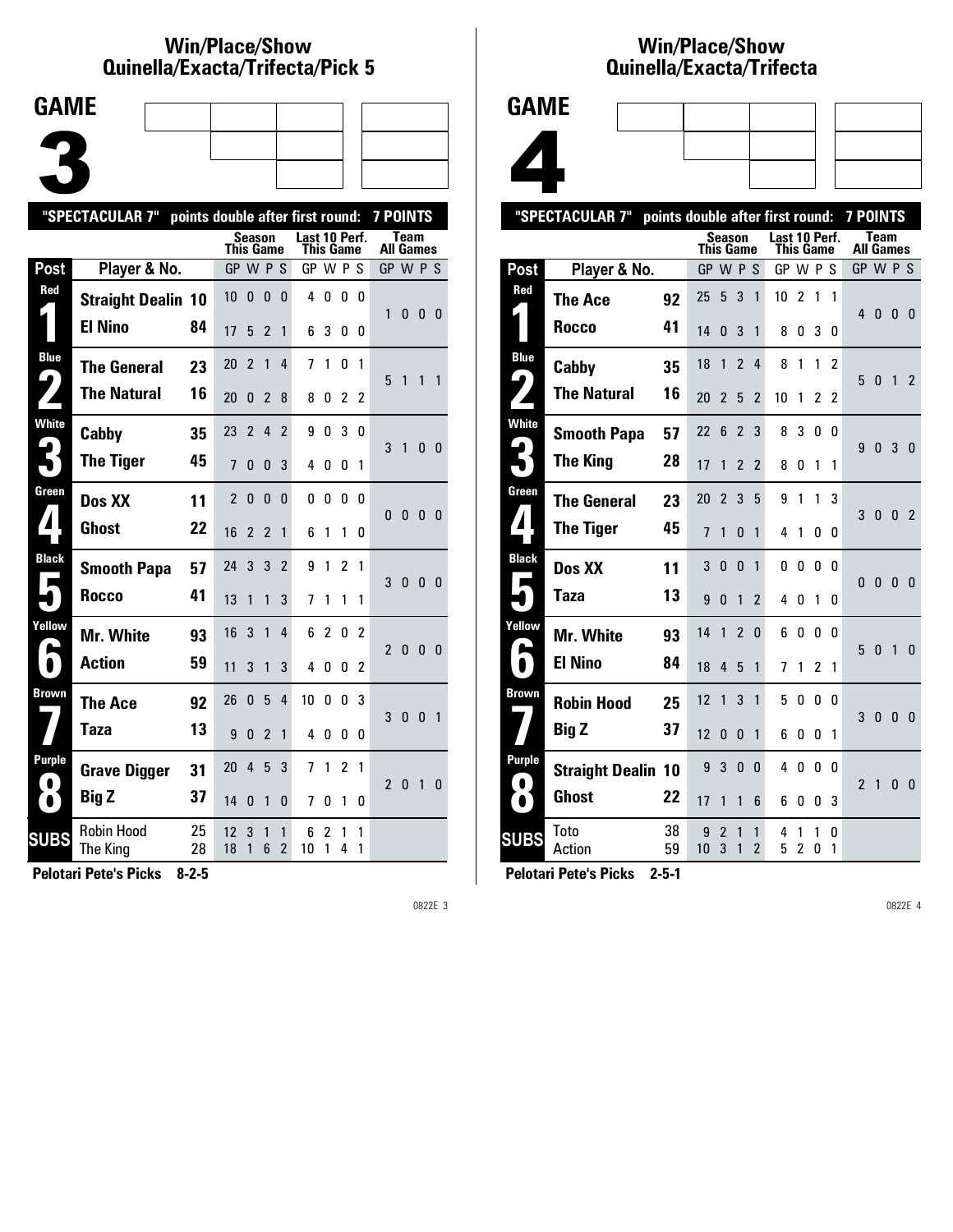# **Win/Place/Show Qui nel la/Exacta/Tri fecta**

| <b>GAME</b> |  |  |
|-------------|--|--|
|             |  |  |
|             |  |  |
|             |  |  |
|             |  |  |
|             |  |  |
|             |  |  |

|                                      | "SPECTACULAR 7"           |          |                  |                |                          | points double after first round: |                            |                | <b>7 POINTS</b> |                |                  |                |                |     |
|--------------------------------------|---------------------------|----------|------------------|----------------|--------------------------|----------------------------------|----------------------------|----------------|-----------------|----------------|------------------|----------------|----------------|-----|
|                                      |                           |          | <b>This Game</b> | Season         |                          |                                  | Last 10 Perf.<br>This Game |                |                 |                | <b>All Games</b> | <b>Team</b>    |                |     |
| Post                                 | Player & No.              |          | GP W P S         |                |                          |                                  | GP W P S                   |                |                 |                | GP W P S         |                |                |     |
| Red                                  | Cabby                     | 35       | 16               | $\mathbf{0}$   | 1                        | 1                                | 7                          | 0              | 0               | $\mathbf{1}$   | 1                | 0              | $\mathbf{0}$   | - 0 |
|                                      | <b>Momo</b>               | 30       | 24               | 3              | 8                        | $\overline{2}$                   | 8                          | 1              | 3               | 0              |                  |                |                |     |
| <b>Blue</b><br>$\blacktriangleright$ | <b>Grave Digger</b>       | 31       | 11               | 1              | $\overline{2}$           | $\overline{2}$                   | 3                          | 1              | 1               | 0              | 1                | 0              | 0 <sub>0</sub> |     |
|                                      | <b>Taza</b>               | 13       | 7                | 0              | 1                        | 1                                | 4                          | 0              | 1               | 1              |                  |                |                |     |
| <b>White</b>                         | The Ace                   | 92       | 12               | 1              | 0                        | $\overline{2}$                   | 5                          | 0              | 0               | $\mathfrak{p}$ | 5                | $\mathbf{1}$   | 2 <sub>1</sub> |     |
|                                      | <b>Wonder Boy</b>         | 12       | 25               | 3              | 3                        | 4                                | 10                         | 3              | 1               | 1              |                  |                |                |     |
| Green                                | Dos XX                    | 11       | $\overline{2}$   | $\mathbf{0}$   | 0                        | 0                                | 0                          | 0              | 0               | 0              | 0                | $\mathbf{0}$   | $\mathbf{0}$   | - 0 |
| $\boldsymbol{I}$                     | <b>Action</b>             | 59       | 22               | 2              | 1                        | 0                                | 9                          | 0              | 1               | 0              |                  |                |                |     |
| <b>Black</b>                         | <b>Robin Hood</b>         | 25       | 17               | 1              | 3                        | 5                                | 7                          | 1              | 1               | $\mathfrak z$  | 11               | $\mathbf{1}$   | 2 <sub>3</sub> |     |
|                                      | <b>El Nino</b>            | 84       | 17               | 2              | 5                        | 4                                | 6                          | 0              | 2               | 2              |                  |                |                |     |
| Yellow                               | <b>Mr. White</b>          | 93       | 13               | 1              | $\overline{2}$           | $\overline{2}$                   | 5                          | 0              | 1               | 0              | 4 <sub>2</sub>   |                | 0 <sub>0</sub> |     |
| $\bullet$                            | <b>The Warrior</b>        | 60       | 25               | 8              | $\overline{1}$           | $\overline{\phantom{a}}$         | 10                         | 3              | $\overline{2}$  | 0              |                  |                |                |     |
| Brown                                | <b>Toto</b>               | 38       | 22               | 9              | $\overline{\phantom{a}}$ | 6                                | 6                          | $\overline{c}$ | 1               | 3              | 6                | $\overline{2}$ | 0              | - 3 |
|                                      | <b>The Natural</b>        | 16       | 10               | 3              | 1                        | 3                                | 6                          | 1              | 0               | 3              |                  |                |                |     |
| <b>Purple</b><br>$\bullet$           | <b>Straight Dealin 10</b> |          | 5                | $\overline{2}$ | 0                        | 0                                | 3                          | 1              | 0               | 0              | 0                | 0              | $\mathbf{0}$   | - 0 |
| $\bullet$                            | <b>The Tiger</b>          | 45       | 6                | 0              | 0                        | 0                                | 3                          | 0              | 0               | 0              |                  |                |                |     |
| <b>SUBS</b>                          | Smooth Papa<br>Big Z      | 57<br>37 | 16<br>11         | 0<br>0         | 2<br>1                   | 0<br>1                           | 7<br>6                     | 0<br>0         | 0<br>1          | 0<br>1         |                  |                |                |     |
|                                      |                           |          |                  |                |                          |                                  |                            |                |                 |                |                  |                |                |     |

**Pelotari Pete's Picks 6-4-1**

0822E 5

# **Win/Place/Show Qui nel la/Exacta/Tri fecta/Super fecta**



| "SPECTACULAR 9"<br>points double after first round: |                                   |          |           |                |                     |                |               |                |                | 9 POINTS       |                |                          |                |                |
|-----------------------------------------------------|-----------------------------------|----------|-----------|----------------|---------------------|----------------|---------------|----------------|----------------|----------------|----------------|--------------------------|----------------|----------------|
|                                                     |                                   |          | This Game | <b>Season</b>  |                     |                | Last 10 Perf. | This Game      |                |                |                | Team<br><b>All Games</b> |                |                |
| Post                                                | Player & No.                      |          | GP W P S  |                |                     |                | GP W P S      |                |                |                | GP W P S       |                          |                |                |
| Red<br>L                                            | <b>Smooth Papa</b>                | 57       | 11        | $\overline{2}$ | 1                   | 0              | 5             | 0              | $\mathbf{0}$   | 0              |                |                          |                |                |
|                                                     | Momo                              | 30       | 23        | $\overline{2}$ | 7                   | 4              | 8             | 0              | 5              | 1              | 0              | 0                        | 0              | - 0            |
| <b>Blue</b>                                         | Mr. White                         | 93       | 13        | 3              | $\overline{2}$      | 1              | 6             | 0              | 0              | 1              |                |                          |                |                |
| 9                                                   | <b>Big Z</b>                      | 37       | 6         | 0              | 0                   | 0              | 4             | 0              | 0              | 0              | 4              | $\mathbf{0}$             | $\mathbf{0}$   | - 0            |
| <b>White</b>                                        | <b>Straight Dealin 10</b>         |          | 6         | $\overline{2}$ | $\mathbf{0}$        | 0              | 4             | 1              | 0              | n              | 4              | 3                        | $\mathbf{0}$   | - 0            |
| $\boldsymbol{\mathsf{G}}$                           | <b>The Warrior</b>                | 60       | 26        | 8              | 6                   | 4              | 10            | 5              | 2              | 0              |                |                          |                |                |
| Green                                               | Dos XX                            | 11       | 3         | 1              | $\mathbf{0}$        | $\mathbf{0}$   | 0             | 0              | 0              | 0              | 3              | $\mathbf{0}$             | $\overline{0}$ | $\overline{1}$ |
| $\boldsymbol{I}$                                    | <b>Wonder Boy</b>                 | 12       | 26        | 4              | 6                   | 5              | 10            | O              | 3              | 4              |                |                          |                |                |
| <b>Black</b><br>Р                                   | <b>The Ace</b>                    | 92       | 11        | 0              | 1                   | $\overline{2}$ | 5             | 0              | 1              | 1              | 5              | $\mathbf{1}$             | $\mathbf{1}$   | $\mathbf{0}$   |
|                                                     | <b>Action</b>                     | 59       | 26        | 1              | $\overline{2}$      | $\overline{1}$ | 10            | 1              | 1              | $\overline{c}$ |                |                          |                |                |
| Yellow                                              | <b>Robin Hood</b>                 | 25       | 24        | 3              | $\overline{2}$      | 4              | 9             | $\overline{2}$ | $\overline{2}$ | 0              | 5              | $\mathbf{1}$             | 3              | $\overline{1}$ |
|                                                     | <b>The King</b>                   | 28       | 24        | 5              | 3                   | $\overline{2}$ | 10            | 3              | 3              | 2              |                |                          |                |                |
| Brown                                               | <b>Grave Digger</b>               | 31       | 14        | 1              | $\mathbf{0}$        | $\overline{2}$ | 5             | 1              | 0              | 0              | 5              | $\mathbf{1}$             | 1              | $\Omega$       |
|                                                     | <b>El Nino</b>                    | 84       | 20        | 3              | $\mathfrak{p}$      | $\overline{2}$ | 7             | 0              | 0              | 1              |                |                          |                |                |
| Purple<br>$\bullet$                                 | <b>Toto</b>                       | 38       | 21        | 3              | 5                   | 4              | 6             | 1              | 0              | $\overline{2}$ | $\overline{2}$ | 0                        | $\overline{1}$ | $\mathbf{0}$   |
| $\bullet$                                           | Taza                              | 13       | 5         | 0              | $\mathbf{0}$        | 0              | 2             | 0              | 0              | 0              |                |                          |                |                |
| <b>SUBS</b>                                         | The General<br><b>The Natural</b> | 23<br>16 | 20<br>16  | 3<br>$\Omega$  | $\overline{2}$<br>1 | 3<br>0         | 8<br>7        | 1<br>0         | 1<br>0         | 2<br>0         |                |                          |                |                |
|                                                     |                                   |          |           |                |                     |                |               |                |                |                |                |                          |                |                |

**Pelotari Pete's Picks 5-3-2-4**